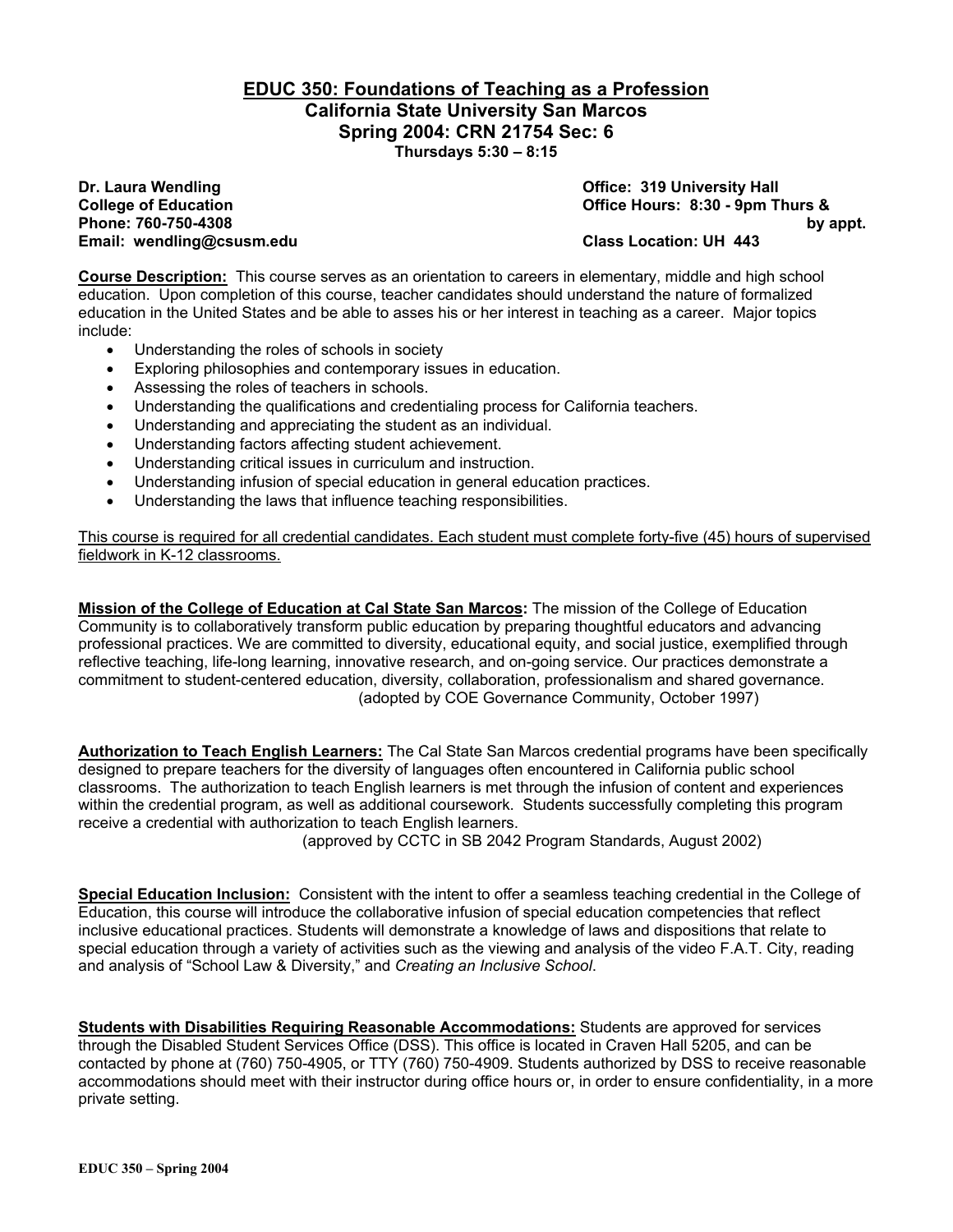**College of Education Attendance Policy:** Due to the dynamic and interactive nature of courses in the College of Education, all students are expected to attend all classes and participate actively. Absences and late arrivals/early departures will affect the final grade. A minimum grade of C+ is required in EDUC 350 to qualify as prerequisite for admission to the Cal State San Marcos teacher credential program. COE attendance policy states, "At a minimum, students must attend 80% of class time, or s/he may not receive a passing grade for the course at the discretion of the instructor. Individual instructors may adopt more stringent attendance requirements." Should students have extenuating circumstances, please contact the instructor as soon as possible. In this section of EDUC 350, the instructor has adopted this additional policy: If you miss two class sessions, you cannot receive a grade of A or A -; if you miss three class sessions, you cannot receive a grade of B+ or B.

**Credential Program Recommendations:** As one of several evaluation methods, EDUC 350 course instructors are asked for feedback concerning credential candidates who are applying for programs at Cal State San Marcos. Keep in mind that your professionalism and hard work in this class not only affect your course grade, but also indicate your readiness for a credential program.

**Field Work:** In addition to in-class work, assigned readings and projects, students will participate in forty-five (45) hours of supervised fieldwork assignments in a variety of public school settings. Approximately half of your time should be spent in one teacher's classroom, and the remainder of the time should be distributed among other classrooms. A recommendation (usually from the classroom teacher where most of the fieldwork is done), as well as a Field Experience Form with documented hours and teacher verification, are requirements for admission to the Cal State San Marcos Teacher Credentialing programs. A minimum grade of a C+ is also required in this course.

**Use of Technology:** Students are expected to demonstrate competency in the use of various forms of technology (i.e. word processing, electronic mail, use of the Internet, and/or multimedia presentations). Specific requirements for course assignments with regard to technology are at the discretion of the instructor. Keep a digital copy of all assignments for use in your teaching portfolio. Details will be given in class.

**Teaching Performance Expectation (TPE) for EDUC 350**: A primary goal of EDUC 350 is to begin the process of developing teacher candidates to become professional educators. The following TPE of the California Commission for Teacher Credentialing is expected to be met during this course:

### **TPE 12: Professional, Legal and Ethical Obligations**

Candidates are aware of their own personal values and biases and recognize ways in which these values and biases affect the teaching and learning of students. They resist racism and acts of intolerance. Candidates appropriately manage their professional time spent in teaching responsibilities to ensure that academic goals are met.

Candidates for a Teaching Credential understand and honor legal and professional obligations to protect the privacy, health, and safety of students, families, and other school professionals. They are aware of and act in accordance with ethical considerations and they model ethical behaviors for students. Candidates understand and honor all laws relating to professional misconduct and moral fitness.

### **Teaching Performance Assessment for Developing as a Professional Educator**

The successful completion of the personal philosophy assignment is a requirement for completion of this course and is a component of partially meeting the TPE described above. This statement will be used for assessment both in the course and at completion of the College of Education program. Retain an electronic copy of your statement for submission for your portfolio at the completion of your teacher education program.

**Course Requirements:** Teacher education is a professional preparation program. It is expected that students will come to class prepared to discuss the readings, submit required assignments, and participate in class activities. Students are expected to adhere to academic honesty and integrity, standards of dependability, confidentiality and writing achievement. Because it is important for teachers to be able to effectively communicate their ideas to students, parents, colleagues, and administrators, writing that is original, clear and error-free is a priority for the College of Education. It is expected that work will be turned in on time. Please discuss individual issues with the instructor. Points will be deducted if assignments are submitted late (10% penalty per day late; no credit will be awarded if the assignment is one week late).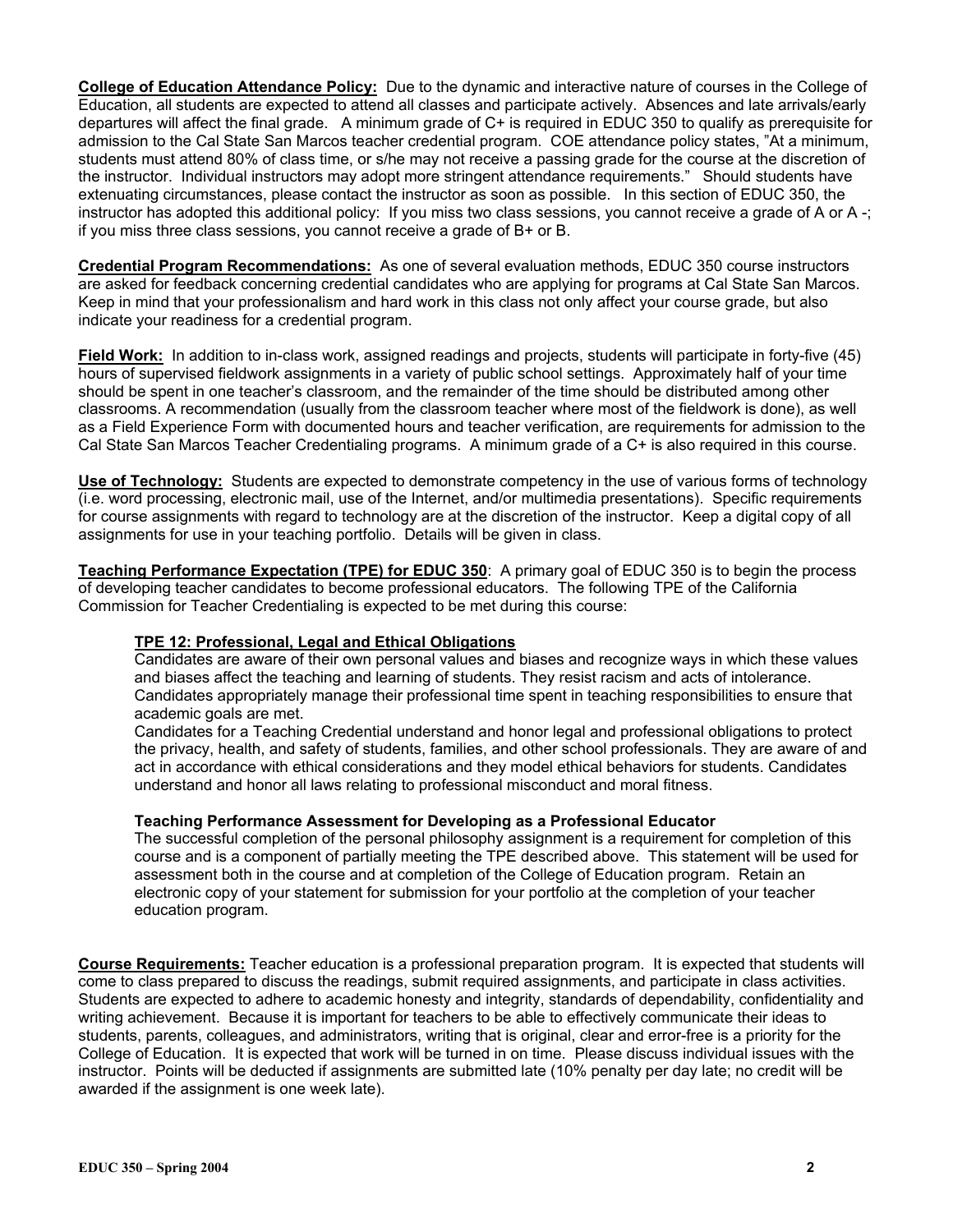### **NOTE: If you will be absent, notify the instructor via email, as soon as possible, so arrangements can be made to save handouts, etc. You may also submit that day's written assignments via email so that points will not be deducted.**

### **Required Texts:**

Armstrong D.G., Henson, K.T., and Savage, T.V. (2001). *Teaching Today.* Merrill Prentice Hall. **(TT)**

Villa, Richard A. and Thousand, Jacqueline S. (1995). *Creating an Inclusive School.* Alexandria, VA: Association for Supervision and Curriculum Development. (Chapters 1, 2, 3, p. 125-135 and 162-167) **(CIS)**

### **One of the following "Choice Books" to be determined IN CLASS:**

Avi (1991) *Nothing But The Truth*, Avon Books. Codell,E. R. (2001). *Educating Esmé.* Algonquin. Kidder, T. (1990) *Among Schoolchildren*, Avon Books. Michie, G. (1999). *Holler If You Hear Me.* Teachers College Press. Paley, V. G. (1989).*White Teacher.* Harvard Press.

### **ASSIGNMENTS...**

*NOTE: Please keep a copy for yourself of all submitted assignments and do not submit papers in binders / folders.* 

# D *Participation & Professionalism* **(10 points)**

This class is designed for hands-on, active learning that requires some "stepping out" in order to better understand the role of teacher and learner. Some of these activities include partner and small group teaching presentations, group discussions, and different kinds of reflective writing. The primary purpose of these assignments is personal reflection and growth, as well as serving as fuel for our discussions. Attend class prepared to discuss assigned readings/topics and to be a cooperative participant.

#### **Key skills/knowledge I'll be evaluating:**

- Do you participate in class discussions productively, sharing your knowledge and understandings?
- Can you interact productively with your peers, taking on a variety of roles (leader, follower, etc.)?
- Do you contribute appropriately during group work to do your "share"?
- Are you able to accept others' opinions?
- Are you supportive of others' ideas? Do you have a "can do" attitude?
- Do you support your peers during their presentations?
- Can you monitor and adjust your participation to allow for your ideas as well as others' to be heard?

## D*Reading Response Log* **(10 points)**

The reading log provides an opportunity to reflect on learning about teaching through the assigned readings. In the log you will be asked to both summarize key points and reflect on what you have read. You will also share your writing with another student at the beginning of each class session. You will begin the semester with full credit. Points will be deducted if submissions are incomplete. No credit will be given for late submissions. Reading Log format is provided later in this syllabus.

#### **Key skills/knowledge I'll be evaluating:**

- At what level have you comprehended the reading? Is your work reflective of the issues and your thinking?
- What connections and relationships have you been able to make with the reading and prior class discussions, fieldwork, and class activities?

## D*Field Experience Form (log) and Observation Reports* **(15 points)**

This assignment is designed to help you to better understand the complexity of today's classrooms, students and the various ways teachers address the needs of their classes – and to engage in a variety of classroom settings in order to determine if, and at what level, you might want to teach. Forms are located on the College of Education website under "Current Syllabi".

Students will maintain a log of hours spent observing/participating in classrooms. This log should reflect a minimum of 45 hours spent in various classrooms at different grade levels and on different sites. In addition, students will maintain a journal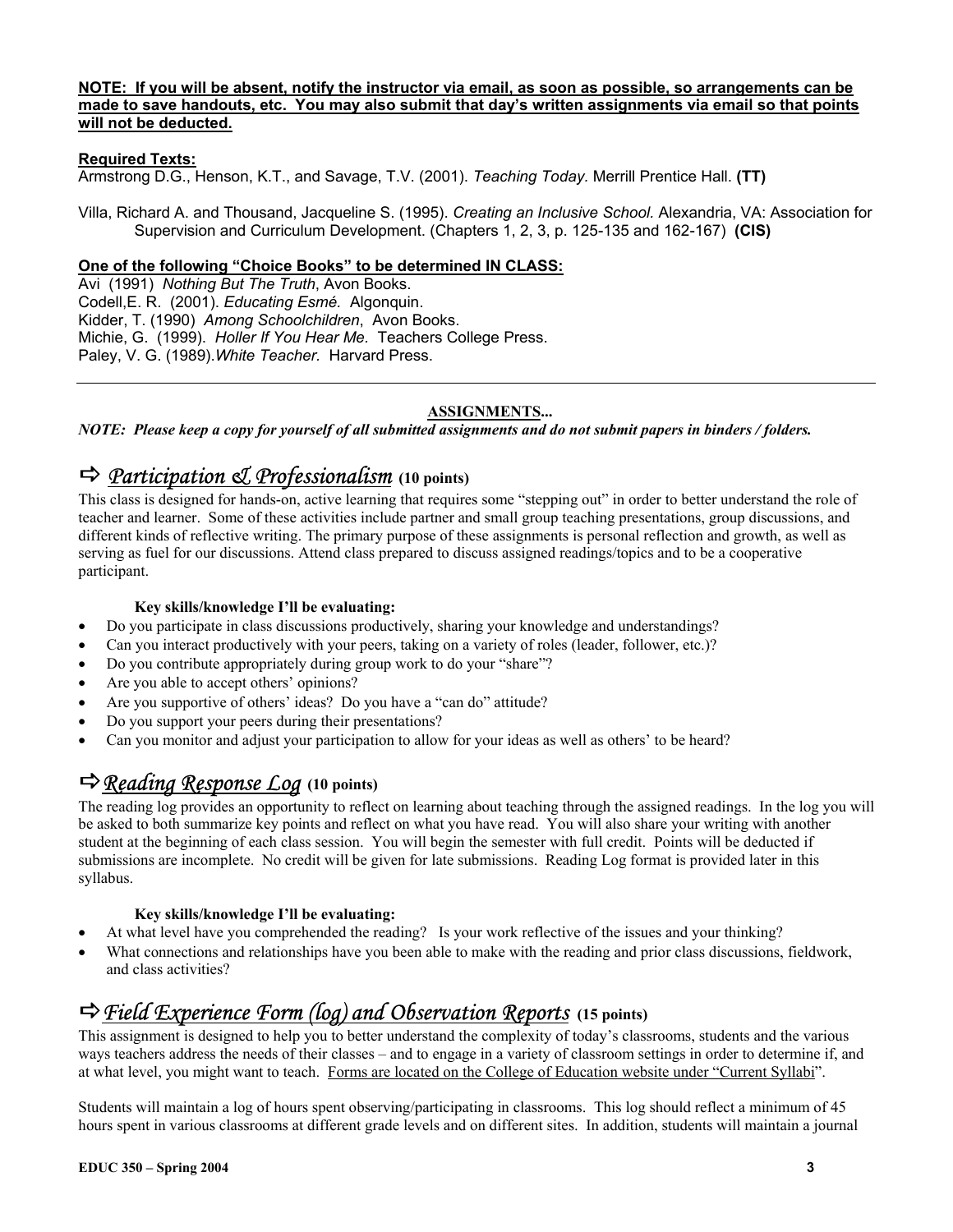documenting their field observations, connections to concepts studied in EDUC 350, analyses, and questions. A minimum of 15 field observation reports is required. The format to be used will be explained in class.

### **Key skills/knowledge I'll be evaluating:**

- Can you articulate your assumptions/expectations about a given setting and then identify how your observation affects those assumptions/expectations?
- Can you observe key details, seeing both the "big picture" of the classroom and specific methods, interactions, etc.?
- Can you responsibly monitor your placement to include meeting the requirements of varied settings and minimum hours?
- Can you relate your class work and readings to your observations and provide an insightful analysis?

## D*Interview Assignment* **(10 points)**

Select one of the following individuals to interview:

- $\checkmark$  K-12 Public School Teacher: One way to better understand what it is like to be a teacher is to talk to a real one! Interview one with at least 3 years of experience or one who has retired in the last year or two.
- 9 *Senior Citizen*: Find someone 60 years of age or older and compare/contrast schooling in the past and at present!
- 9 *Public School District Personnel Officer*: Go straight to the top and find out what the key local issues are as well as what districts are looking for when they hire new teachers!

Ideas for questions will be provided and you are encouraged to design your own questions. You will share your findings in class and turn in a written summary of the interview results, in narrative form, that will analyze the responses and provide personal reflections based on readings and class discussions.

### **Key skills/knowledge I'll be evaluating:**

- Were you able to arrange, organize, and conduct an interview that yielded useful and interesting information?
- If you were not sure of answers, did you ask your interviewee for clarification so you understood? Did you use follow up questions to probe for deeper responses?
- Were the questions you created thought provoking?
- Were your analyses and reflections based on information you have learned in EDUC 350 and prior knowledge?

## D*Choice Book Report* **(10 points)**

Prepare a 2-3 page (double-spaced) report and group oral presentation.

Relate the book review to the theme, "the teacher as stranger."

- $\checkmark$  How was the teacher(s) in your book a stranger to his/her students?
- $\checkmark$  How did the teacher(s) learn about the students and their needs?
- $\checkmark$  What did the teacher(s) do to address the students' needs?

 $\checkmark$  How does the experience of the teacher(s) relate to the readings and discussions from your coursework this semester? You must make explicit connections to coursework, and you must relate the book to your own thinking about teaching. All students selecting the same book will work together to prepare a group presentation to share your knowledge and insights with other students.

### **Key skills/knowledge I'll be evaluating:**

- Were you able to write a book report that addresses the theme/questions listed above in a thoughtful and analytical manner?
- Were you able to work well with your peers in developing a group presentation?
- Was the group presentation engaging for the audience?

# D *Current Events in Education* **(5 points)**

Sign up for a date when you will be responsible for presenting an item from the week's news in education. The item may be from the internet (e.g., www.edweek.org/), newspaper, or magazine, and may pertain to local or national/international issues. You will summarize and present the importance of the news for your classmates in 3 to 5 minutes.

### **Key skills/knowledge I'll be evaluating:**

- Did you select an article that has depth and importance?
- Can you speak articulately about your article's content?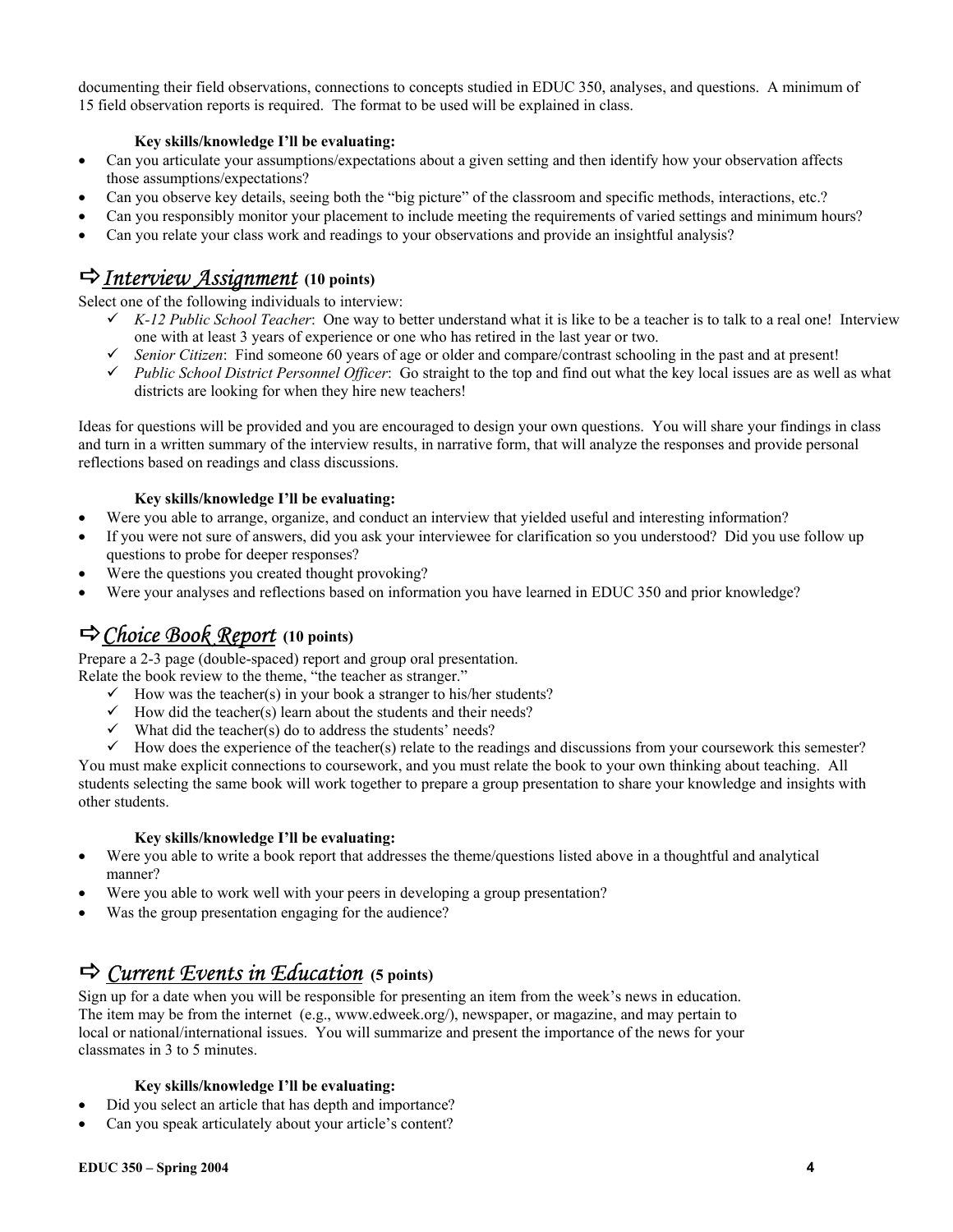## D*School Law and Diversity* **(10 points)**

Details for this written report are provided at the end of this syllabus.

## D*Contemporary Issues Research* **(15 points)**

Choose a major contemporary issue in education that interests you and a partner. Research the issue together and prepare a 20 minute oral report to share in class. The presentation should provide a description of the issue, its pros and cons, an analysis of the issue's implications (the "so what"), and a summary or conclusion.

At the time of your presentation each partner group will provide a one page typed abstract as well as a selected reading list (10- 15 references in bibliographic form) for each class member. The instructor's copy should include each member's name and a description of each person's role in researching the topic and developing the presentation. Each group will also be responsible for developing a peer and self-evaluation for their presentation that will be given to the instructor after the oral presentation is completed. Selected members of the class will use the peer evaluation, and the group presenting will use the self-evaluation. Additional guidelines, format, and suggested topics will be discussed in class.

### **Key skills/knowledge I'll be evaluating:**

- Do you understand a major issue affecting education and can you speak intelligently to your peers?
- Did you read from enough sources to gather relevant information and then present this in a synthesized manner?
- Are you able to organize resources (materials, people, etc.) in support of a goal (in this case, your presentation)?
- Did you present your information confidently, creatively, concisely and in an organized manner?
- Are you able to apply what you've learned about effective teaching to engage your audience during your presentation?
- Did you develop an appropriate abstract and bibliography?

# D*Personal Philosophy of Teaching, Learning, Schooling & Inclusivity* **(15 points)**

To summarize your learning in this course, help you to clearly articulate your emerging beliefs about teaching, learning, schooling, & inclusivity and prepare for future interviews, you will be asked to submit a paper (approx. 4 to 6 pages, typed, double-spaced) in which you imagine what you would say to the hiring committee of a school district if asked to describe your own distinct set of beliefs about teaching, learning and schooling. In preparing this assignment you will develop the paper over the course of the semester and will experience the process of drafting, giving and receiving reader response, and revision as stages of the writing process (experiencing firsthand what you should do as a teacher with your students). More information about the paper will be given in class.

### **Key skills/knowledge I'll be evaluating:**

- Did you draw on all your resources/experiences (not just the book) to write your philosophy?
- Are you clear about your own beliefs? Did you address the needs of all learners?
- Can you articulate your ideas fluently and coherently with correctness?
- Is it clear you have had enough exposure to schools to write your current philosophy?
- Did you address the areas of teaching, learning, schooling and inclusivity?

Grades will be determined by the total number of points earned (100 points possible):

|  | $A = 93-100$ B+ = 87-89 B- = 80-82 C = 73-76 D = 60-69 |  |
|--|--------------------------------------------------------|--|
|  | $A = 90-92$ B = 83-86 C + = 77-79 C = 70-72 F = 0-59   |  |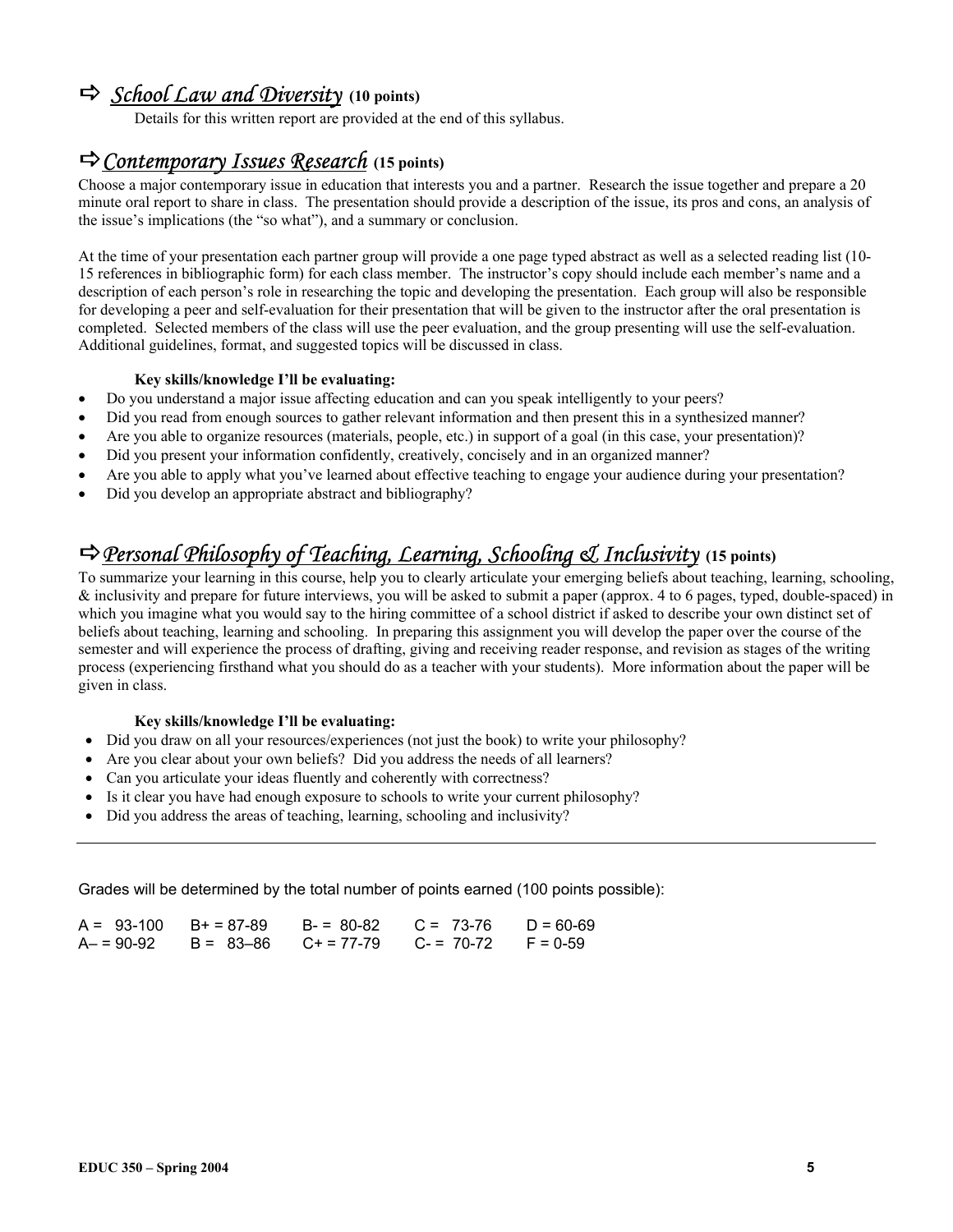**Assignment Values**: (100 points)

Additional instructions regarding course assignments will be handed out in class.

| ☀ | Participation and Professionalism      | 10 points |
|---|----------------------------------------|-----------|
| ☀ | Reading Response Log                   | 10 points |
|   | <b>※</b> Field Experience Observations | 15 points |
| ☀ | <b>Interview Assignment</b>            | 10 points |
| ☀ | Choice Book Report/Presentation        | 10 points |
| ☀ | Current Events in Education            | 5 points  |
| ☀ | School Law and Diversity               | 10 points |
| ☀ | Contemporary Issues Report             | 15 points |
| ☀ | Personal Philosophy of Teaching        | 15 points |

### **A Holistic View -- Grading Rubric: EDUC 350**

This course will begin to prepare you for a career in which you will significantly impact human lives. No amount of training can ever be enough. Giving less than 100% is not sufficient. Therefore, your instructor assumes that everyone in the class will aim to perform at the highest level possible.

Following are characteristics of an "A" student.

#### *An "A" student is one who:*

- $\triangleright$  completes all assignments on time and demonstrates the ability to summarize, analyze, and/or reflect at high levels.
- $\triangleright$  varies sources of information for assignments, demonstrating high degree of effort in pursuing varied perspectives around important educational issues.
- $\triangleright$  completes all the reading assignments and develops thoughtful and thorough responses.
- $\triangleright$  produces papers that reveal a commitment to self-discovery and learning.
- ¾ produces papers at a professional level in terms of both writing and content.
- $\triangleright$  develops a high quality presentation, demonstrating significant learning around a contemporary issue.
- $\triangleright$  presents confidently and intelligently, demonstrating effective teaching skills.
- $\triangleright$  completes assignments in/out of class with a focus on learning and exploration, pushing him/herself to better understand the profession through quality work.
- $\triangleright$  attends every class meeting and is fully engaged during class.
- $\triangleright$  pushes him/herself to new understandings by participating in discussions, sharing his/her opinions, and valuing others' perspectives.
- $\triangleright$  contributes to the positive environment of the class by respecting all members.
- $\triangleright$  completes the Personal Philosophy of Education paper to reveal significant understanding of the complexities of the education profession and to demonstrate learning around course goals.
- $\triangleright$  completes all field experience work (45 hours, 3 different settings, & 15 reports) with high quality analysis and reflection, and a willingness to "stretch" beyond what s/he already knows.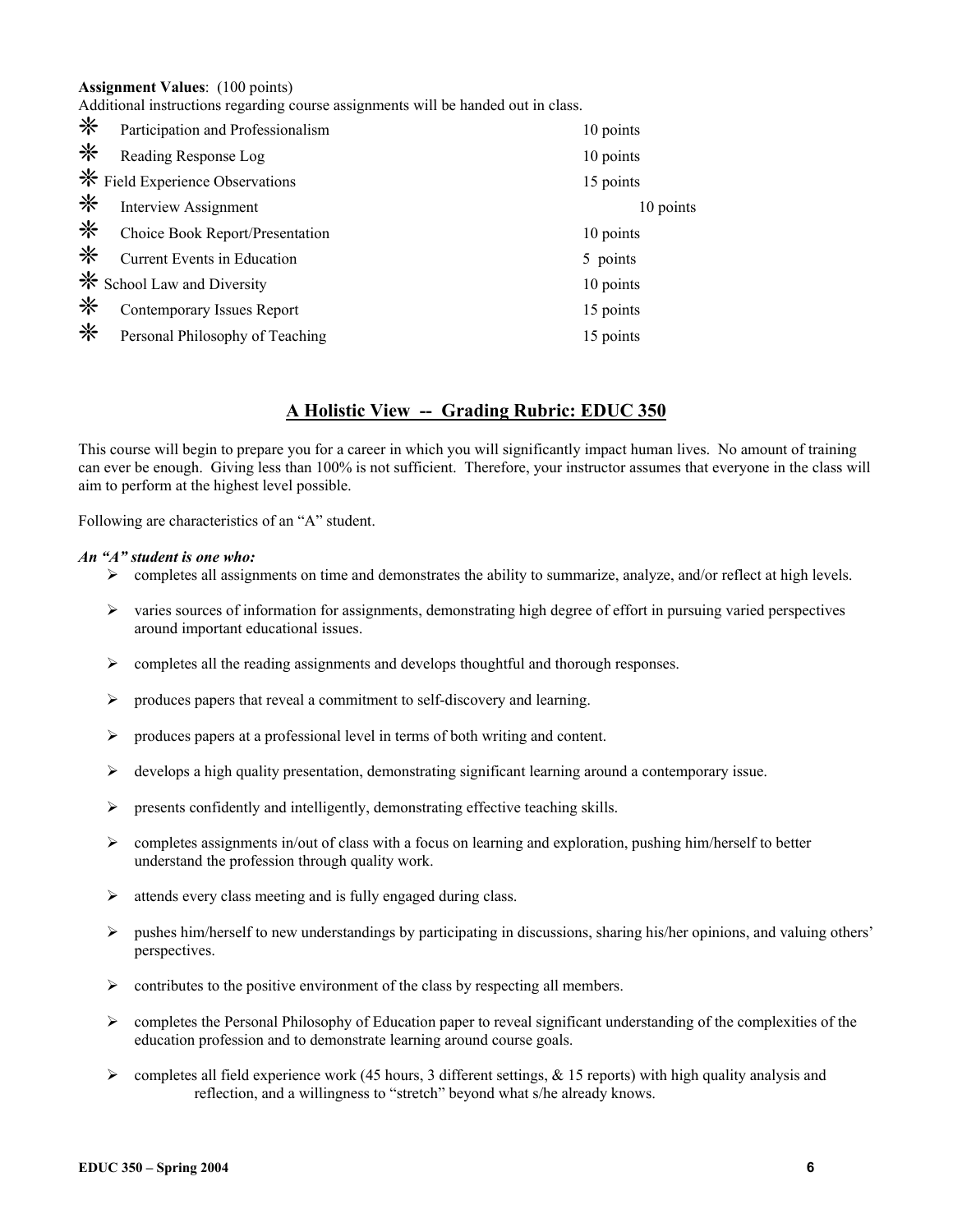## **EDUC 350 -- Anticipated Schedule**

| Wk               | <b>Date</b>    | <b>Topic</b>                                                   | <b>Reading</b><br>(Logs) | <b>Assignment</b>                                                          |
|------------------|----------------|----------------------------------------------------------------|--------------------------|----------------------------------------------------------------------------|
| 1                | Jan. 22        | Course Introduction<br>Why Teach?                              |                          |                                                                            |
| $\boldsymbol{2}$ | Jan. 29        | Schooling in a Democracy                                       | TT: 1, 10                | Current events #1<br>small photo for me to keep                            |
| 3                | Feb. 5         | Becoming a Teacher<br>Legal Issues / Inclusion                 | TT: 2, 3                 | Current events #2                                                          |
| 4                | Feb. 12        | <b>History of US Schools</b>                                   | TT: 11                   | Current events #3<br><b>Bring Choice Book</b>                              |
| 5                | Feb. 19        | <b>Philosophical Perspectives</b>                              | TT: 12                   | Current events #4<br><b>Interview Assignment</b>                           |
| 6                | Feb. 26        | <b>Managing Classrooms</b>                                     | TT: 8                    | Current events #5<br>Ed Philosophy--Draft 1<br>Field Observations 1-5      |
| 7                | March 4        | Contemporary Issues Research - Independent Work                |                          | -------                                                                    |
| 8                | March 11       | Lives & Work of Teachers - Choice Book                         |                          | Current events # 6<br><b>Choice Bk Presentations/Report</b>                |
| 9                | March 18       | <b>Education and Social Justice</b>                            | TT:5                     | Current events #7                                                          |
| 10               | March 25       | Who are Our Students?                                          | TT: 4, 6                 | Current events #8                                                          |
| 11               | <b>April 1</b> | <b>Spring Break</b>                                            | -----                    | -------                                                                    |
| 12               | April 8        | Including Inclusion<br>CIS: 1, 2, 3, 8<br>pp. 125-135; 162-167 |                          | School Law & Diversity paper<br>Field Observations 6-10<br>CI Groups #     |
| 13               | April 15       | School Finance & Organization                                  | TT: 15                   | Current events #9<br>CI Groups $#$<br>Ed Philosophy--Draft 2               |
| 14               | April 22       | <b>Issues of School Curriculum</b>                             | TT: 14                   | Current events #10                                                         |
| 15               | April 29       | School Reform                                                  | TT:13                    | CI Groups #<br>Ed Philosophy Final Paper<br>Field Observations 11-15 & log |
| 16               | May 6          | © Final Discussions ©                                          |                          |                                                                            |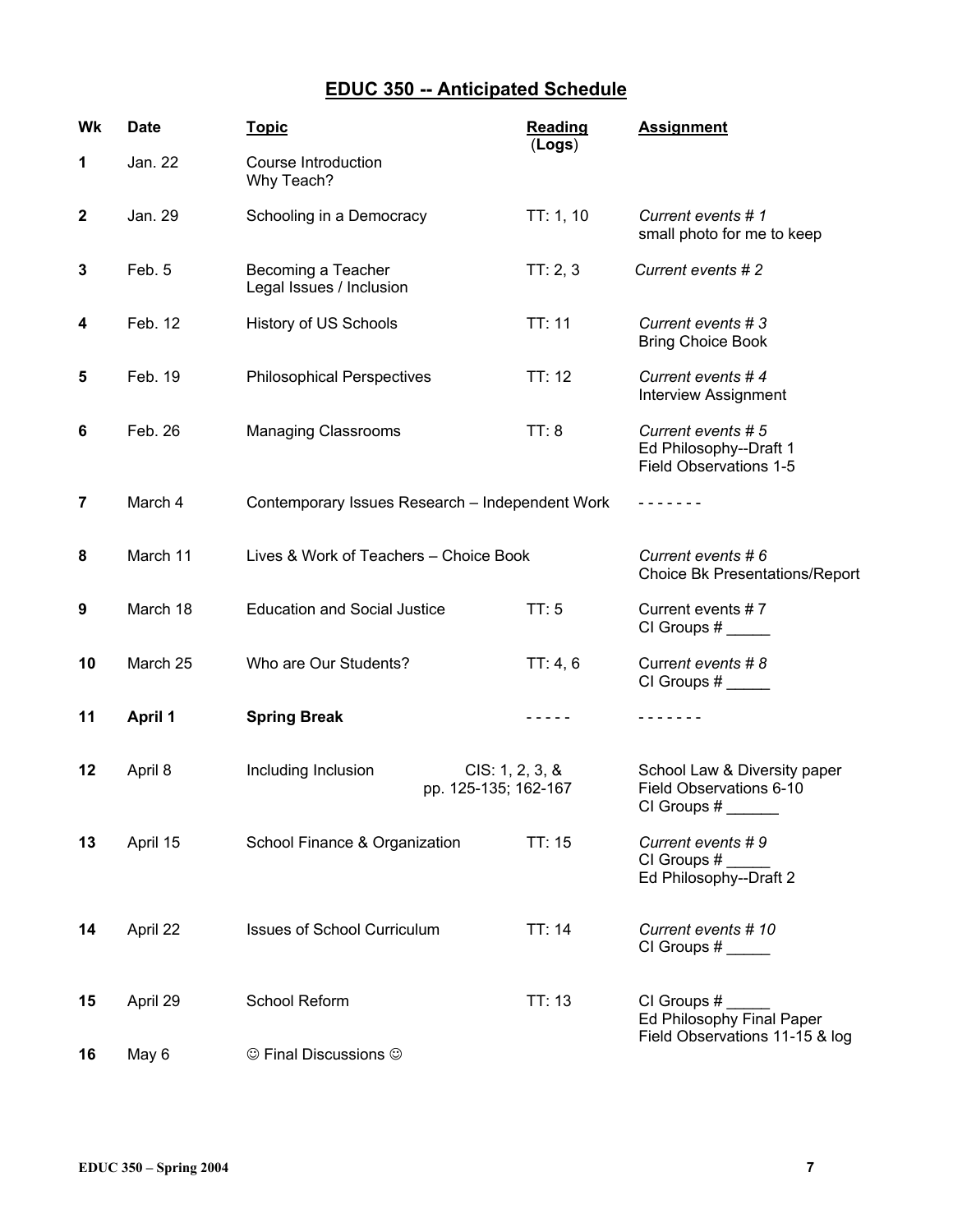## **EDUC 350 READING LOGS**

Your reading log will take the format of a conversation with yourself in which you will both summarize and comment on the week's assigned readings. By reflecting on your readings in this manner, it is expected you will both better remember what you have read, as well as become more focused on the issues you feel are the most important, intriguing, usable or questionable.

### FORMAT

\*Reading Logs should be typed.

\*Divide your paper down the middle.

\*Enter headings according to the example below, including your name, the course number, your nicknumber, the date, the chapter/author.

\*Use the left column to write a summary of the reading. This may include quotes (note page number), prose and bulleted points of information. Choose the key points that YOU feel are most essential. Aim for 5 to 7 points. For two chapters select 3 points from each.

\*Use the right column to record your comments, thoughts, impressions, questions, etc. These comments should directly correspond to what you have written in the left column, so try to line up the corresponding pieces of text.

\*Leave a bit of space at the end for reviewer comments.

### **RESPONSE TO READING LOGS**

At the beginning of each class, find a colleague and exchange logs. Take a few minutes to read what your partner has written, and then write a one or two sentence response. This will give you the opportunity to view the readings from another perspective.

Note: Reading Logs submitted late and/or without reviewer comments will not receive full credit.

| **Example Format for Headings**                                             |                 |  |  |  |
|-----------------------------------------------------------------------------|-----------------|--|--|--|
| <b>Suzy Smarts</b><br><b>EDUC 350</b><br>1/22/04<br>Reading: TT - Chapter 4 | (Nicknumber) 17 |  |  |  |
| <b>SOURCE</b>                                                               | <b>COMMENTS</b> |  |  |  |
|                                                                             |                 |  |  |  |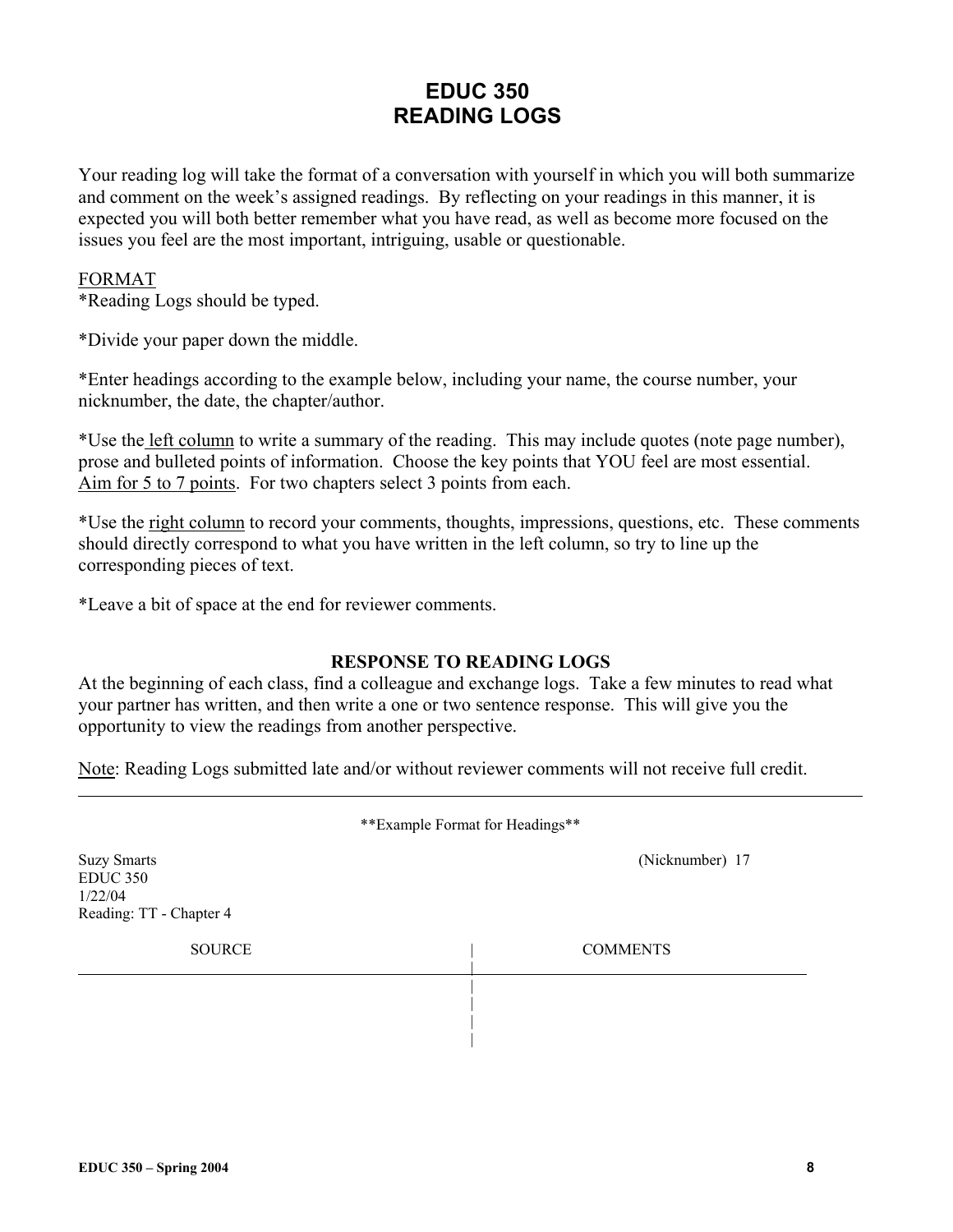# **LAW AND DIVERSITY ASSIGNMENT**

You will apply your understanding of the legal context of inclusive education and laws that influence teaching responsibilities.

### **Study the following chapters and web sites:**

Thousand, J.S. (passed out in class) Laws related to special education that affect teachers.

Villa, R. A. & Thousand, J. S. (l995). Creating an inclusive school. Alexandria, VA: Association for Supervision and Curriculum Development. Read all of Chapter 2.

U.S. Disability Law. Internet address:

www.law.cornell.edu/topics/disability.html

### **Includes information about laws affecting people with disabilities.**

OSERS IDEA Home Page. Internet address:

www.ed.gov/offices/OSERS/IDEA

Explanation of federal legislation known as IDEA, which ensures a free appropriate education in the least restrictive environment for children with disabilities. The latest l997 federal reauthorization of the law is explained in detail.

### **Reflection and Applications:**

Apply your understanding of the legal context of inclusive education and laws that influence your teaching responsibilities by:

- 1. In writing, identify five laws or court decisions that influence you as a professional educator. At least one of these five must relate to special education law.
	- Identify the law / court decision and give a rationale for each selection.
	- Why is it important to you?
	- How might they affect your teaching?

2. Be prepared to share your selections and rationale for selection of the laws and decisions on the date assignment is due.

Note – It is suggested that you use one page (double spaced) to address each of the 5 laws or court decisions. Identify the law at the top and then provide your rationale.

## **Laws Related to Special Education that Affect Teachers**

By Jacqueline Thousand

Chapter 2 of Villa and Thousand (l995), Contemplating Inclusive Education from a Historical Perspective, charts over 200 years of history which has brought us as a country to embrace inclusive educational opportunities for all children. What follows is a summary of key court cases and legislation which have shaped special education and the teacher's role in supporting students with varying learning and language differences. For more detail see these two web sites: www.law.cornell.edu/topics/disability.html and www.ed.gov/offices/OSERS/IDEA.

### **Legislation Related to Special Education**

The development of special education services in this country has been greatly influenced by the civil rights movement of the l960s. Out of the movement came legislation designed to prevent discrimination. For instance Section 504 of the Vocational Rehabilitation Act of l973 is a civil rights law that prevents discrimination against all persons with disabilities in programs the receive federal funds. Since all public schools receive federal funds in some form, Section 504 ensures equal opportunity for students' participation in the full range of school activities. Also, through Section 504, some students who are not eligible for special education services may receive accommodations to assist them to be successful in school. For example, students with health problems such as asthma or extreme allergies as well as other challenges that do not make them eligible for special education my receive assistance through Section 504.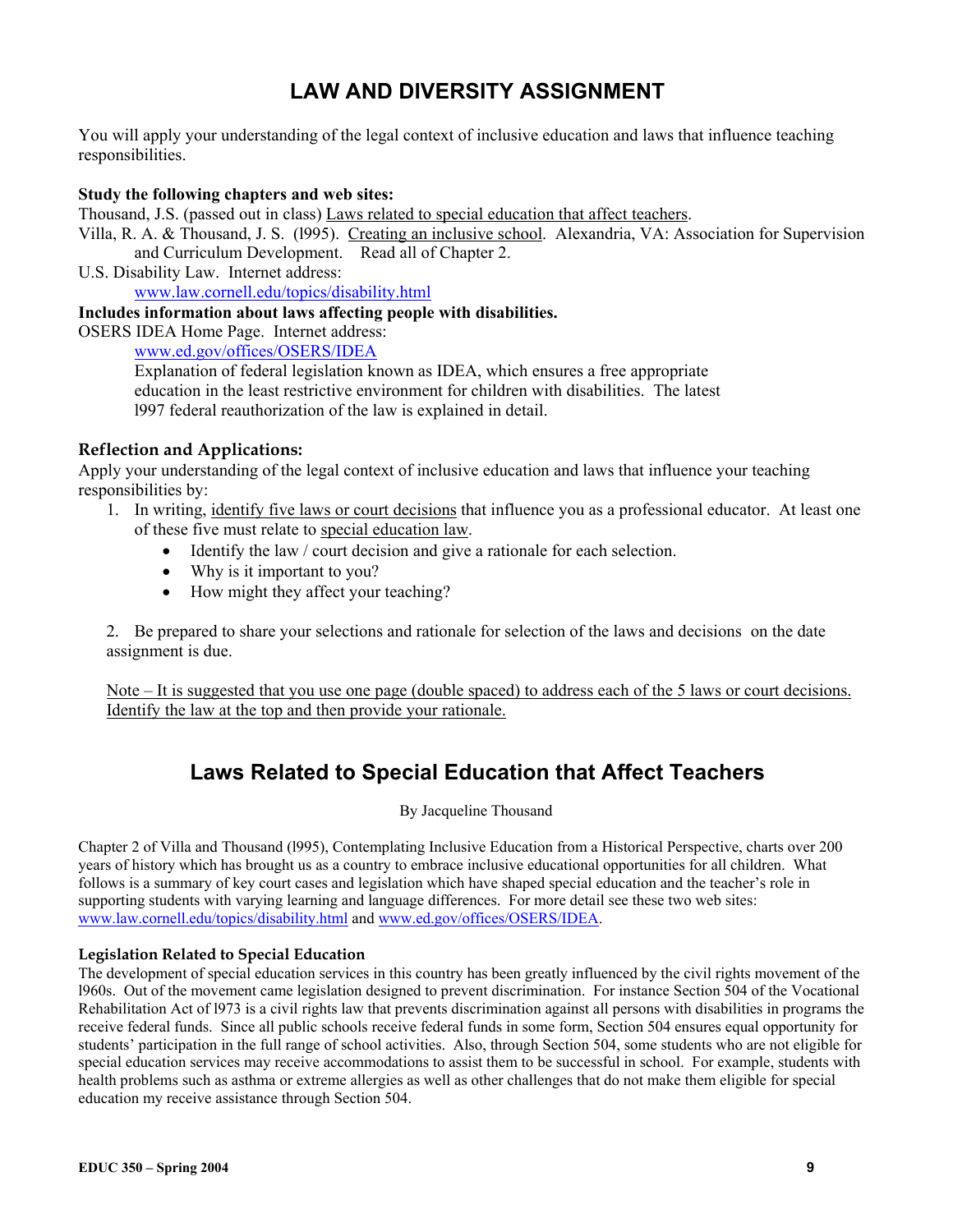The Americans with Disabilities Act (ADA), signed into law by President Bush in l990 extends the Vocation Rehabilitation Act of l973 by protecting all individuals with disabilities from discrimination and requires employers to make reasonable accommodations for employees with disabilities. ADA does not deal directly with education; however, it does clarify the civil rights of all people with disabilities and ensures that buildings, transportation, and other public places (including schools) are accessible to people with disabilities. Your school must be accessible to wheelchairs, for instance. If it is not, it must undergo renovations to install ramps, elevators, or wide entryways.

In l975 the U.S. federal government finally made a legal commitment to the education of students with disabilities. In that year Congress passed Public Law 94-142, the Education for the Handicapped Act (EHA) which set federal guidelines for special education services. It translated early court decisions into civil rights principles for students with disabilities and mandated the six concepts that have guided special education practice ever since. Those six principles are:

- 1. **Free Appropriate Public Education**. Students with disabilities are entitled to attend public schools and to receive the educational services they need. This education is provided at no cost to parents.
- 2. **Least Restrictive Environment**. Students with disabilities must be educated in the least restrictive environment in which they can succeed with support. For most students, this environment is the general education classroom.
- 3. **Individualized Education Program**. Services for students with disabilities must be individually tailored. This is accomplished by annually developing or revising an Individualized Education Program (IEP). Every IEP includes a statement of the student's current performance levels, a set of goals and accompanying short-term benchmarks or objectives for achieving the goals. The IEP clearly specifies who is responsible for delivering various aspects of the student's program, how progress will be evaluated, and where and how long services will be provided.
- 4. **Nondiscriminatory Evaluation.** Students are to be assessed using instruments that do not discriminate on the basis of race, culture, or disability. In considering eligibility for special education, students must be assessed by a multidisciplinary team in their native language using tests that directly relate to the area(s) of concern for which the child was referred.
- 5. **Due Process**. Due process procedures protect students with disabilities and their parents in all special education affairs. Specifically, if a disagreement occurs between the family and school personnel regarding a student's eligibility for special education, no changes can be made in the student's services until an impartial hearing and, if necessary, the appropriate court resolves the issue. School personnel also are protected if they disagree with parents' requests for services; they also may use due process procedures to resolve the dispute.
- 6. **Zero Reject and Child Find**. No student may be excluded from public education because of a disability. Each state also must take action to locate children who may be entitled to special education services.

Public laws must be periodically reauthorized. The l990 reauthorization of P.L. 94-142 described above changed the law to the Individuals with Disabilities Education Act (IDEA). The more suitable person-first language of "individual with disabilities" replace the unfavorable labeling language of "the handicapped" in the title of the legislation. This law added significantly to providing education to very young children with disabilities and preparing older student for transition to post-secondary life. Two new categories of disability – autism and traumatic brain injury – were added to the already existing categories of learning disabilities, speech or language impairments, mental retardation, emotional disturbance, hearing impairments, visual impairments, deaf-blindness, orthopedic impairments, multiple disabilities, and other health impairments. It also funded projects to promote the inclusion of students with severe disabilities in general education.

In l997, President Clinton signed into law the second reauthorization of P.L. 94-142 and accompanying amendments know as IDEA 97. Seven significant changes greatly affect schools, teachers, and educational and assessment practices**.** 

- 1. **General Education** Teacher Involvement. At least one general educator must participate as a member of a student's IEP team. The IEP also must directly address the student's participation in general education and must justify placements that are not in general education.
- 2. **Evaluation and Eligibility**. IDEA 97 clarifies that when parents consent to have their child evaluated, they are not consenting to possible future special education placement. Students cannot be made eligible for special education because of past poor instruction or because of language differences. Previous requirements that a comprehensive reevaluation occurs every three years can be modified if the family desires; already existing information can be used rather than repeated administration of standardized tests.
- 3. **Assessment of All Students**. Historically students receiving special education services were not included in state, district, or school-wide assessment of student performance. IDEA 97 corrected this by requiring that by July, 2000, each state must assess the academic progress of students who have IEPs by including them in the standardized assessments other students task or by using an alternative assessment process. Students who need appropriate adaptations such as extended time or large print during assessment are entitled to these adaptations.
- 4. **Discipline**. If needed, the IEP must include strategies for addressing student behavior issues. A behavior pan must be developed, if a student is suspended or placed in an alternative interim placement. If a student with disabilities brings